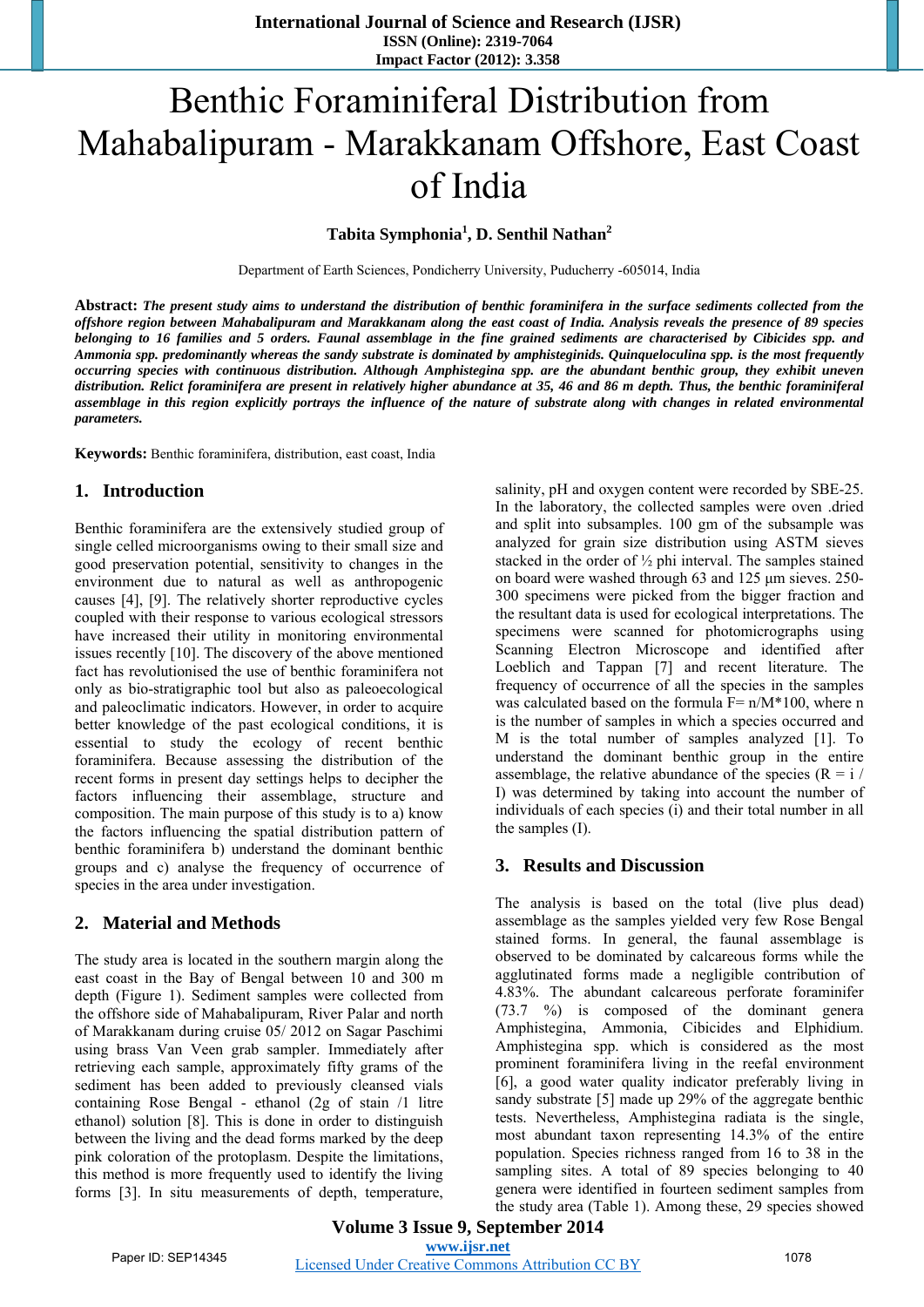relative abundance of over 5% in at least one sample. Ouinqueloculina seminulum and Ouinqueloculina agglutinans are the two species that occurred in all the fourteen samples followed by Ammonia beccarii, Amphistegina radiata and Elphidium crispum. In general, Ammonia spp. became less abundant towards the deeper region yet displayed higher abundance in the shallow shelf waters (8-20 m). Though Quinqueloculina is well distributed in the sample sites, the maximum abundance occurs at 21 m depth. Lenticulina is abundant at 63 m depth while Cibicides and Nonion are prominent at 8 m  $(Table-2)$ .



Figure 1: Study area map showing locations of sample collection

#### 3.1. Foraminifera in relation with sediments

The sediments were classified based on Wentworth's scale [12] and majority of the sample sites exhibited sandy substrate except at 8 m depth on the offshore side of River Palar that witnessed nearly 20% of mud. Cibicides wuellerstorfi, Ammonia beccarii, Ammonia tepida, Rosalina globularis and Nonion elongatum are the dominant species representing 73% of the total individuals present in these muddy sand sediments. In the coarse grained fraction, the surface dwelling forms such as Amphistegina radiata, Amphistegina papillosa, Amphistegina lessonii. Amphistegina quoyi and Amphistegina gibbosa constituted 52.2% of the total representative individuals. Other accompanying species found in patchy occurrences include Elphidium spp., Cibicides spp., Textularia spp., etc.

**Table 1:** Geographic co-ordinates of the sample locations and the first state of the contraction

| and the sequinem type |            |             |               |  |  |  |  |  |  |  |  |
|-----------------------|------------|-------------|---------------|--|--|--|--|--|--|--|--|
| Sample Id             | Latitude N | Longitude E | Sediment type |  |  |  |  |  |  |  |  |
| $SP-1$                | 12.620317  | 80.255861   | Sand          |  |  |  |  |  |  |  |  |
| $SP-2$                | 12.620223  | 80.281877   | Sand          |  |  |  |  |  |  |  |  |
| $SP-3$                | 12.624074  | 80.432793   | Sand          |  |  |  |  |  |  |  |  |
| $SP-4$                | 12.467577  | 80.190871   | Muddy Sand    |  |  |  |  |  |  |  |  |
| $SP-5$                | 12.465219  | 80.217597   | Sand          |  |  |  |  |  |  |  |  |
| $SP-6$                | 12.463488  | 80.268026   | Sand          |  |  |  |  |  |  |  |  |

| $SP-7$  | 12.460076 | 80.493763 | Sand |
|---------|-----------|-----------|------|
| $SP-8$  | 12.345616 | 80.105479 | Sand |
| $SP-9$  | 12.342349 | 80.165794 | Sand |
| $SP-10$ | 12.342772 | 80.230726 | Sand |
| $SP-11$ | 12.335862 | 80.401179 | Sand |
| $SP-12$ | 12.335704 | 80.425699 | Sand |
| $SP-13$ | 12.336039 | 80.481827 | Sand |
| $SP-14$ | 12.337326 | 80.508071 | Sand |

#### 3.2. Ecological parameters

Studies carried out to understand the distribution of foraminifera combined with analysis of the ecological factors such as light, temperature, salinity and nutrient supply etc. are used in reconstructing the past environment [2]. In view of this, the CTD measurements of temperature, salinity, pH, oxygen and nitrogen content were analysed for each station. The temperature in this region differed minimally below 30 m of water depth (27.7)  $-28$ ) and increased steadily till 63 m. However, there was a slight decline in temperature in the deeper locations. Only two locations i.e. 32 m Off Mahabalipuram and 8 m Off River Palar showed lower values than 35 psu. However, depths greater than 60 m showed values exceeding 40 psu. The pH values along transects I and III were observed to increase with depth till  $71 \text{ m} (8.6-9.2)$ while the values decreased in the outer shelf  $(8.7)$ . The

Volume 3 Issue 9, September 2014 www.ijsr.net **Licensed Under Creative Commons Attribution CC BY**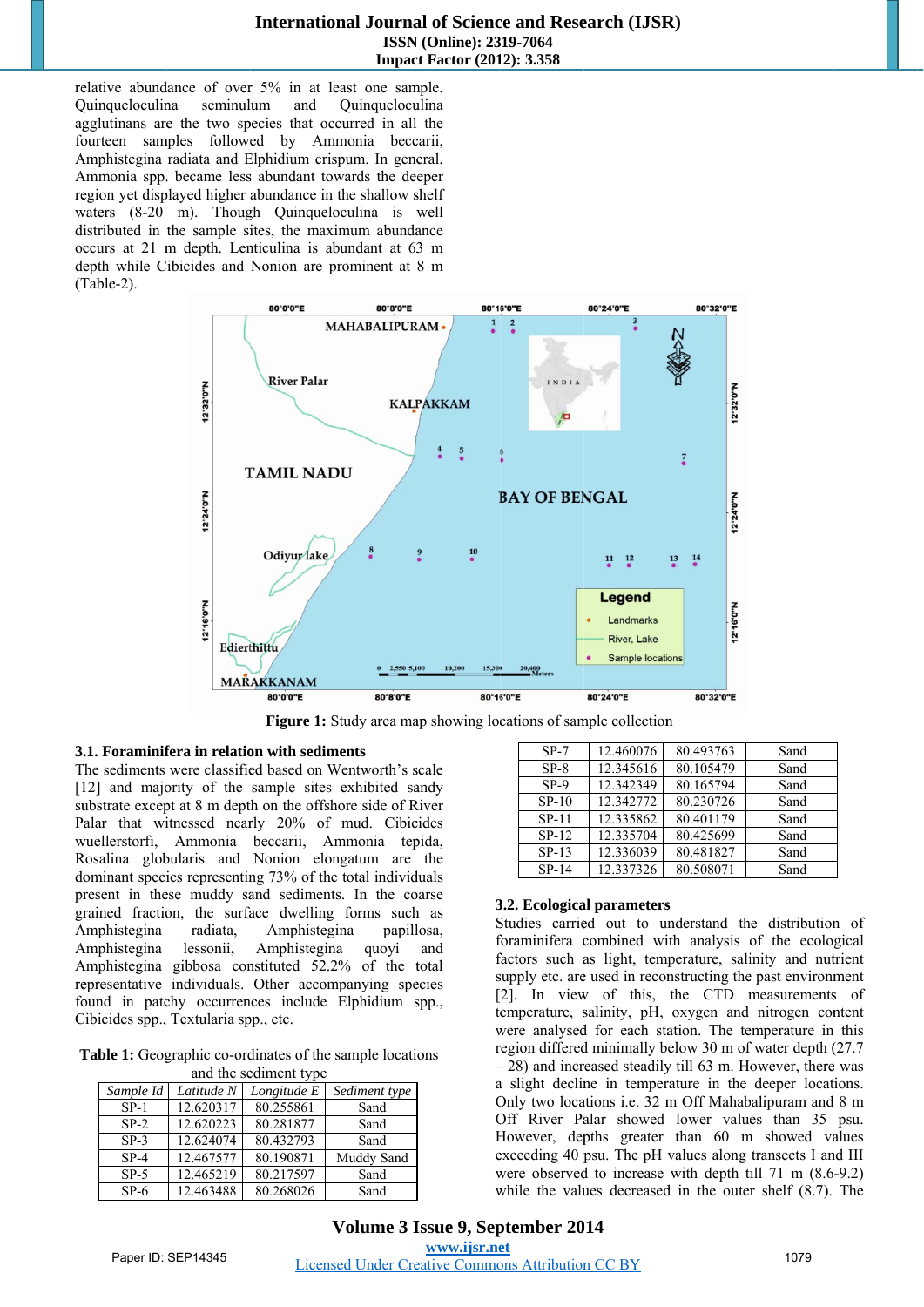profile of Transect II exhibited relatively less pH values in the inner shelf (8.2-8.3) than the other two transects. The oxygen content varied between 6.5 and 8 ml/l in the sampling area. Below 50 m depth, the values were almost consistent  $(6.4 - 6.5 \text{ ml/l})$  beyond which it increased gradually. Nitrogen content increased between 20-50 m in in the offshore side of River Palar and Marakkanam but decreased in Mahabalipuram at the specified depths. The values in the outer shelf ranged from 8.4 to 9.6 mg/l. In the upper slope, pH increased (8.9) and nitrogen content decreased to 7.9 mg/l.

#### **3.3. Relict foraminifera**

Relict foraminifera that are characteristic of coral reef environment were used to indicate past low sea stands in the Central east coast of India [11]. Nine among the fourteen samples collected from the study area had relict foraminifera. Amphistegina, Operculina are the dominant genera among the relict forms that are found in the total benthic population. The highest abundance of these forms was recorded at 46 m depth (36.5 %). They are comparatively less abundant at 35 m (30.7%) and 86 m

depth witnessed 17.3 %. Soft coral sclerites were also found along with these relict forms.

## **4. Conclusion**

The abundance of Amphistegina encountered majorly in the sandy bottom suggests that our area of study is experiencing warm, oligotrophic, nutrient- deficient environmental conditions. The role played by light intensity and hydrodynamic conditions would have favoured the calcification of large sized tests of Operculina and Amphistegina. Our analysis of relict forms obtained along with soft coral sclerites in between  $35 - 86$  m indicates the sea level rise and fall. The fine grained sediments showed higher percent of hyaline perforate forms than other benthic forms. Thus, it is inferred from the above study that temperature, light availability, nutrient input and nature of substrate are the controlling factors of the distribution of benthic foraminifera in this region.

| Transects $\rightarrow$          |                 | Off<br>Mahabalipuram |                |                | Off River Palar |                 |                 |                | Off Marakkanam   |                  |                         |                |                |                          |                                      |  |
|----------------------------------|-----------------|----------------------|----------------|----------------|-----------------|-----------------|-----------------|----------------|------------------|------------------|-------------------------|----------------|----------------|--------------------------|--------------------------------------|--|
| Sample ID                        | $SP-$           | $SP-$                | $SP-$          | $SP-$          | $SP-$           | $SP-$           | $SP-$           | $SP-$          | $SP-$            | $SP-$            | $SP-$                   | $SP-$          | $SP-$          | $SP-$                    | $\mathbf{F}$                         |  |
|                                  | 1               | $\overline{c}$       | 3              | $\overline{4}$ | 5               | 6               | $\tau$          | $\,$ 8 $\,$    | 9                | 10               | 11                      | 12             | 13             | 14                       | $(\%)$                               |  |
| Depth(m)/ Species name           | $\overline{20}$ | $\overline{32}$      | 63             | 8              | $\overline{21}$ | $\overline{35}$ | 63              | $\overline{8}$ | 28               | 46               | 71                      | 86             | 156            | 205                      |                                      |  |
| Ammonia beccarii                 | 22              | 13                   | 16             | 37             | 16              | 3               | 5               | 22             | 22               | 10               | $\overline{4}$          | 8              | 3              | $\theta$                 | 92.<br>$\,$ 8 $\,$                   |  |
| A.tepida                         | $\theta$        | $\theta$             | $\theta$       | 21             | $\Omega$        | $\Omega$        | $\Omega$        | $\theta$       | $\boldsymbol{0}$ | $\overline{0}$   | $\mathbf{0}$            | $\Omega$       | $\Omega$       | $\Omega$                 | 7.1                                  |  |
| A.annectens                      | 34              | 21                   | 8              | 5              | 28              | $\theta$        | $\mathbf{0}$    | 12             | $\theta$         | $\theta$         | $\theta$                | $\overline{0}$ | $\theta$       | $\theta$                 | 42.<br>$\,8\,$                       |  |
| A.dentata                        | 3               | 11                   | $\overline{0}$ | $\theta$       | $\overline{0}$  | $\theta$        | $\overline{0}$  | 25             | $\overline{0}$   | $\overline{c}$   | $\mathbf{0}$            | $\theta$       | $\theta$       | $\overline{\mathbf{4}}$  | $\overline{35}$ .<br>$7\phantom{.0}$ |  |
| Rotalinoides<br>compressiusculus | 21              | 31                   | 3              | 14             | $\theta$        | $\theta$        | 5               | 34             | 31               | $\overline{0}$   | $\theta$                | $\theta$       | $\theta$       | $\overline{2}$           | 57.<br>1                             |  |
| Quinqueloculina seminulum        | $\overline{14}$ | $\overline{19}$      | $\overline{4}$ | $\overline{7}$ | 8               | 20              | $\overline{19}$ | 20             | $\tau$           | 13               | 10                      | 23             | 17             | $\overline{15}$          | 100                                  |  |
| Q.lamarckiana                    | $\mathbf{0}$    | 3                    | 10             | 6              | 32              | $\theta$        | $\theta$        | $\mathbf{0}$   | 3                | $\overline{0}$   | $\mathbf{1}$            | $\theta$       | $\theta$       | $\theta$                 | 42.<br>8                             |  |
| Q.agglutinans                    | $\overline{31}$ | $\overline{5}$       | 10             | 5              | 20              | 16              | 11              | $\overline{4}$ | $\overline{2}$   | 19               | $\overline{\mathbf{3}}$ | $\overline{7}$ | 8              | 9                        | 100                                  |  |
| Triloculina trigonula            | 10              | $\theta$             | 3              | $\Omega$       | $\theta$        | $\Omega$        | $\theta$        | 21             | $\theta$         | $\theta$         | $\theta$                | $\overline{4}$ | $\Omega$       | $\Omega$                 | 28.<br>5                             |  |
| T.insignis                       | 9               | $\mathbf{0}$         | 10             | $\Omega$       | 28              | $\overline{4}$  | $\Omega$        | 8              | $\overline{0}$   | $\overline{2}$   | $\mathbf{0}$            | $\overline{2}$ | $\overline{c}$ | $\Omega$                 | 57.<br>$\mathbf{1}$                  |  |
| Amphistegina radiata             | 28              | 8                    | 28             | 6              | 32              | 83              | 50              | $\Omega$       | 10               | 59               | 55                      | 51             | 59             | 76                       | 92.<br>$\,8\,$                       |  |
| A.lessonii                       | 3               | $\boldsymbol{0}$     | $\mathbf{0}$   | $\Omega$       | 68              | 12              | 17              | $\mathbf{0}$   | $\overline{0}$   | 26               | 3                       | 16             | 19             | 31                       | 64.<br>$\overline{c}$                |  |
| A.papillosa                      | $\mathbf{0}$    | 6                    | 9              | $\Omega$       | 32              | 15              | 9               | $\theta$       | $\overline{2}$   | 30               | 27                      | 30             | 28             | 28                       | 78.<br>5                             |  |
| A.gibbosa                        | $\mathbf{0}$    | $\boldsymbol{0}$     | $\mathbf{0}$   | $\Omega$       | $\theta$        | 8               | $\overline{3}$  | $\theta$       | $\overline{0}$   | $\overline{0}$   | $\overline{4}$          | 21             | 16             | $\overline{\mathcal{L}}$ | 42.<br>$\,$ 8 $\,$                   |  |
| A.quoyi                          | $\theta$        | $\mathbf{0}$         | $\theta$       | $\Omega$       | $\theta$        | $\Omega$        | $\Omega$        | $\theta$       | $\overline{0}$   | 9                | 17                      | 22             | 33             | 18                       | $\overline{35}$ .<br>$\tau$          |  |
| Elphidium crispum                | 14              | $\mathbf{0}$         | 6              | $\tau$         | 12              | 31              | 9               | $\overline{4}$ | $\overline{4}$   | 13               | 8                       | $\tau$         | 14             | 17                       | 92.<br>$\,$ 8 $\,$                   |  |
| E.macellum                       | 17              | $\mathbf{0}$         | $\overline{3}$ | 12             | $\theta$        | $\theta$        | $\theta$        | $\theta$       | 6                | $\theta$         | $\theta$                | $\Omega$       | $\theta$       | $\theta$                 | 28.<br>5                             |  |
| E.rugosa                         | $\mathbf{0}$    | $\overline{0}$       | $\Omega$       | $\theta$       | $\theta$        | $\theta$        | $\Omega$        | 16             | $\overline{0}$   | $\boldsymbol{0}$ | $\mathbf{0}$            | $\theta$       | $\theta$       | $\theta$                 | 7.1                                  |  |
| Textularia agglutinans           | 3               | 16                   | 8              | $\Omega$       | $\theta$        | $\overline{c}$  | $\theta$        | $\theta$       | 6                | 13               | $\overline{4}$          | 8              | $\overline{2}$ | 3                        | 71.<br>$\overline{4}$                |  |
| Cibicides wuellerstorfi          | 16              | 13                   | $\mathbf{0}$   | 69             | $\theta$        | 3               | 10              | 9              | 37               | $\overline{4}$   | 9                       | $\theta$       | 6              | $\overline{2}$           | 78.<br>5                             |  |
| C.praecinctus                    | $\theta$        | $\theta$             | 15             | $\theta$       | $\theta$        | $\theta$        | $\theta$        | $\mathbf{0}$   | $\overline{0}$   | 11               | $\mathbf{1}$            | $\Omega$       | $\overline{c}$ | $\theta$                 | 28.                                  |  |

**Table 2:** Table showing species with relative abundance of more than 5% and their frequency of occurrence